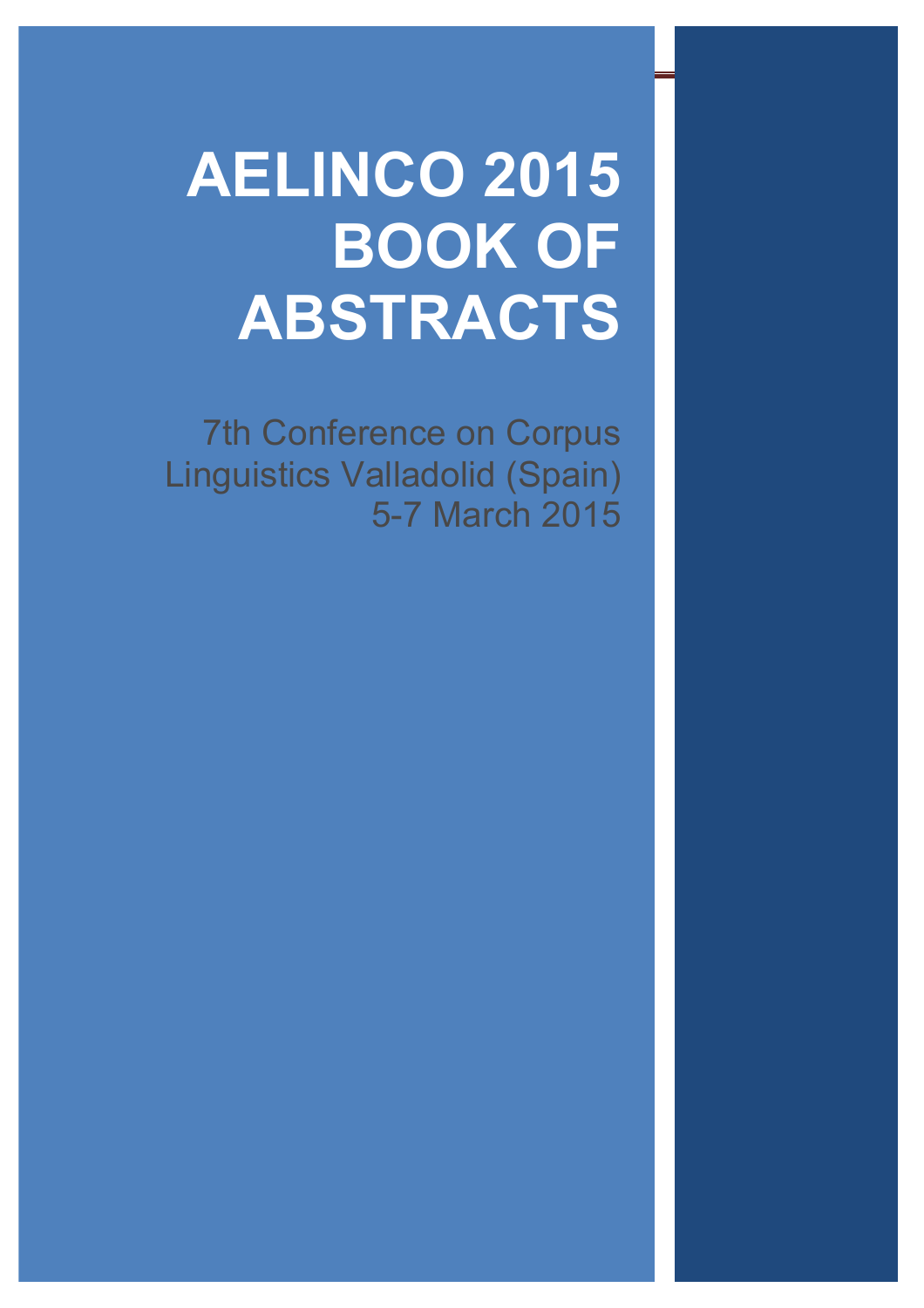#### **Organizing!Committee**

Pedro A. Fuertes Olivera (Chair)

Esther Álvarez de la Fuente

Raquel Fernández Fuertes

Pilar Garcés García

Belén López Arroyo

Marta Niño Amo

Isabel Pizarro Sánchez

Ana Sáez Hidalgo

Ángeles Sastre Ruano

Marisol Velasco Sacristán

### **Student!Helpers**

Tamara Gómez Carrero Noelia Recio Silvia Sánchez Calderón

# **Scientific!Committee**

Francisco Alonso Almeida (Spain) Theo Bothma (South Africa) Pascual Cantos Gómez (Spain) Gloria Corpas Pastor (Spain) Raquel Criado Sánchez (Spain) Danie Prinsloo (South Africa) Teresa Fanego Lema (Spain) María Luz Gil Salom (Spain) María de los Ángeles Gómez González (Spain) Sylviane Granger (Belgium) Andrew Hardie (UK) Ulrich Heid (Germany) Julia Lavid López (Spain) María José López Couso (Spain) Juana I. Marín Arrese (Spain) Antonio Moreno Sandoval (Spain) Isabel Moskowich-Spiegel Fandiño (Spain)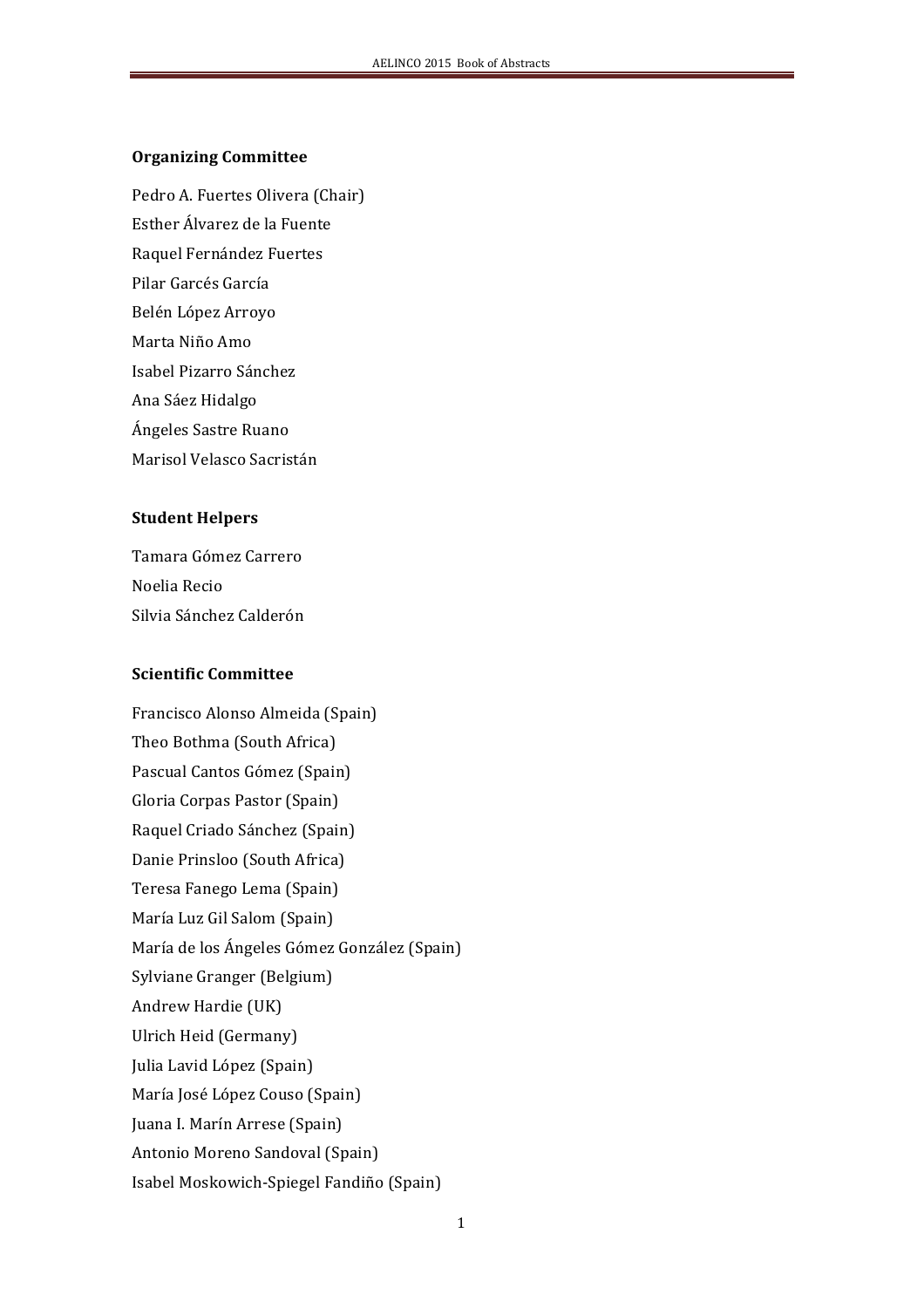José Luis Oncins (Spain) Javier Pérez Guerra (Spain) Emilio Ridruejo Alonso (Spain) Jesús Romero Trillo (Spain) Chelo Vargas Sierra (Spain)

## And the members of the **AELINCO** Board

Aquilino Sánchez Pérez (Spain) M<sup>ª</sup> Luisa Carrió Pastor (Spain) Miguel Fuster Márquez (Spain) Antonio Moreno Ortíz (Spain)

# **Sponsors**

Financial support for this event has been received from

- Grant no FFI2011-22885: Ministerio de Economía y Competitividad; Principal Investigator: Pedro A. Fuertes Olivera
- Grant no VA067A12-1: Dirección General de Universidades e Investigación; Junta de Castilla y León; Principal Investigator: Pedro A. Fuertes Olivera

#### **Institutional!Sponsors**

Universidad de Valladolid:

Departamento de Filología Inglesa

Research Unit: International Centre for Lexicography

Ministerio de Economía y Competitividad



Universidad de Valladolid

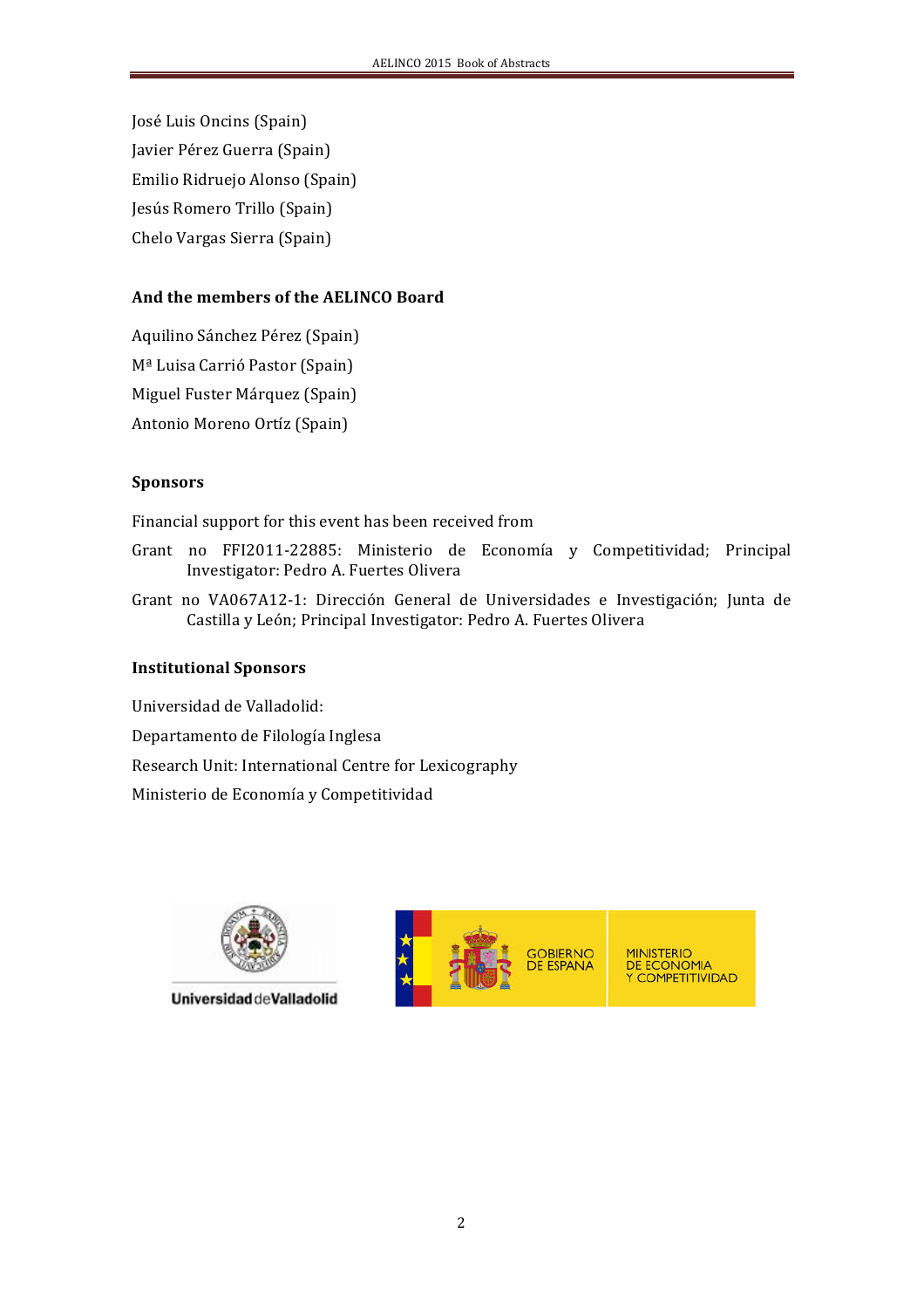Dear AELINCO participants,

Last year in Las Palmas we invited you to Valladolid. Now we would like to welcome you warmly to the 7th International Conference on Corpus Linguistics (5-7, March 2015) and to our old and beautiful city in hopes that you will profit from the very promising conference sessions. This conference will confirm that *corpus linguistics* is at a crossroads and will enable possible future ways of advancing, either by accepting the coming of big data or by denying its relevance. Arguments on both sides will be discussed providing us with inspiring and stimulating debates on the subject.

We also encourage you to find some spare time here and there and do some sightseeing: to enjoy the city cosy places, our food (e.g. tapas) and wine, and the friendly and lively atmosphere of Valladolid. We do hope that the weather will be "merciful" to us, but we should not forget that we are approaching spring time, when weather changes are as common as the old Spanish adagio: "marzo marzuelo, un día malo y otro bueno" which reminds us that in March the weather shifts, from bad to good in days or even in hours.

#### The AELINCO organizing committee

Pedro A. Fuertes Olivera, Esther Álvarez de la Fuente, Raquel Fernández Fuertes, Pilar Garcés García, Belén López Arroyo, Marta Niño Amo, Isabel Pizarro Sánchez, Ana Sáez Hidalgo, Ángeles Sastre Ruano, Marisol Velasco Sacristán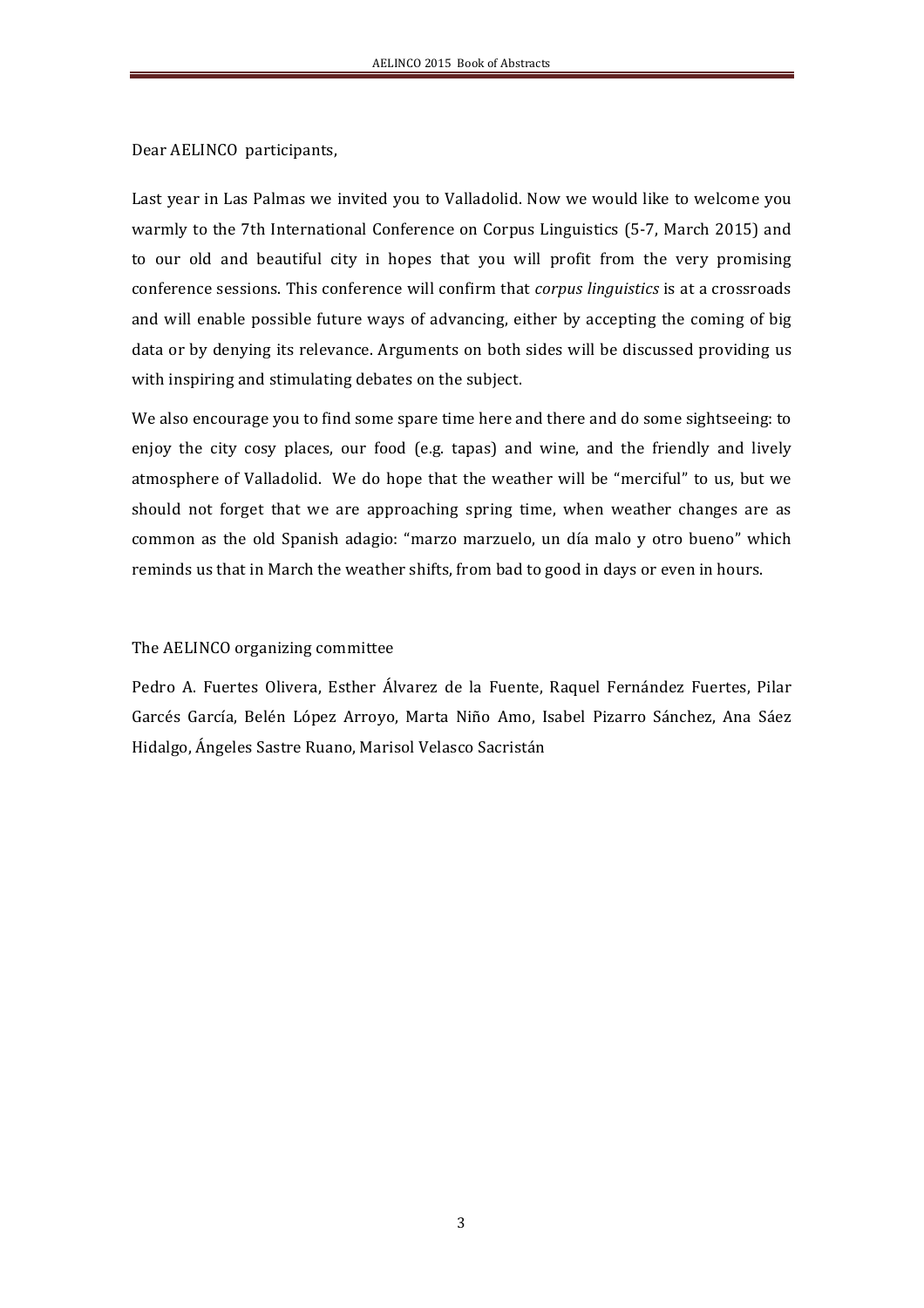**(133)!**

Wandl-Vogt, Eveline (Austrian Academy of Sicences, Austria), O'Connor, Alexander (Trinity College Dublin, Ireland), Theron, Roberto (Universidad de Salamanca, Spain) & Kieslinger, Barbara (Zentrum für Soziale Innovation, Austria): exploreAT! Re-thinking lexicography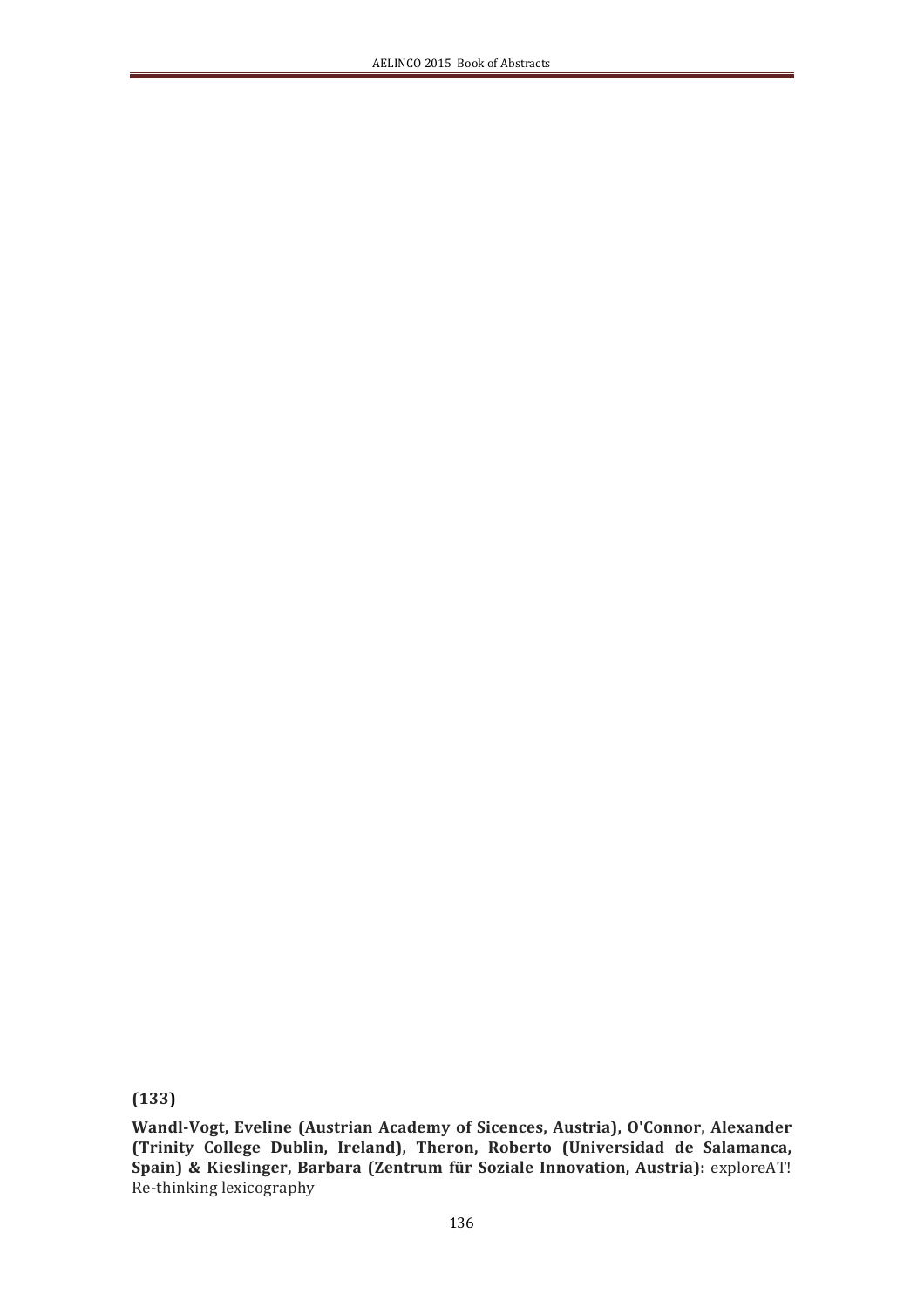#### PANEL: CORPUS-BASED LEXICOLOGY AND LEXICOGRAPHY

This paper aims to discuss the lexicography paradigm by introducing into a new project, established at the Austrian Academy of Sciences in Vienna (funding: 11.2014; project start: 4.2015).(

The project "exploreAT! exploring austria's culture through the language glass" aims to reveal unique insights into the rich texture of the German Language, especially in Austria, by providing state of the art tools for exploring the unique collection (1911-1998) of the Bavarian Dialects in the region of the Austro-Hungarian Empire. This corpus is large and rich, estimated to contain 200,000 headwords in estimated 4 Million records. The collection includes a five-volume dictionary of about  $50,000$  headwords, covering a period from the beginning of German language until the present (DBÖ, WBÖ).

In order to create enduring value from this resource, the project will apply open science and citizen science techniques to improve access and to leverage the crowd's wisdom. The engagement of users with the system will be the subject for mind-brain studies, and the results and records will be enriched and interlinked using the best practices of semantic content publishing of Linked Open Data on the Web of Data.

The key tasks are to:

1. Explore Austrian culture within a Pan-European and international setting, concerning both concepts of rural life of the multicultural Habsburg Empire, as well as supplementing historical and sociological inquiry with an understanding of the role and implementation of Lexicography over time.

2. Discover challenges and chances of a transformation process from a traditional lexicography project to an open cultural knowledge base and the role of lexicographic knowledge, especially with respect to automatic and semi-automatic techniques for publishing the results as five-star linked data.

3. Invite researchers, professionals, academics and amateurs, to participate, share and grow in the framework of up to date collaborative lexicography.

4. Create an open multilingual infrastructure for all to explore the world described by the corpus as documented in languages.

5. Reflect best practice for publishing multi-lingual linked open data, connecting the lexical, temporal, geographical and historical features of the corpus with the global and European knowledge web.

The interdisciplinary, international team is collaborating to reach the visaged goals by the following steps:

1. Create a web-based collaborative, multilingual infrastructure for archiving, editing, publishing and analysing non-standard data (historical, dialectal), it's lexicographic output and it's knowledge resources for scientific as well as amateur purposes.

2. Create links between different lexicographic data sets to foster exchange and interoperability at international level.

3. Engage the larger public in exploring and contributing to lexicographic data in a playful and educational approach.

4. Challenge further research for innovative ways to explore the data (e.g. visualisations, games).

5. Connect to other initiatives across the globe, e.g. DARIAH.EU, COST ENeL, EUROPEANA, LIDER, W3C Ontology Lexica Community Group, SOCIENTIZE, European School of Social